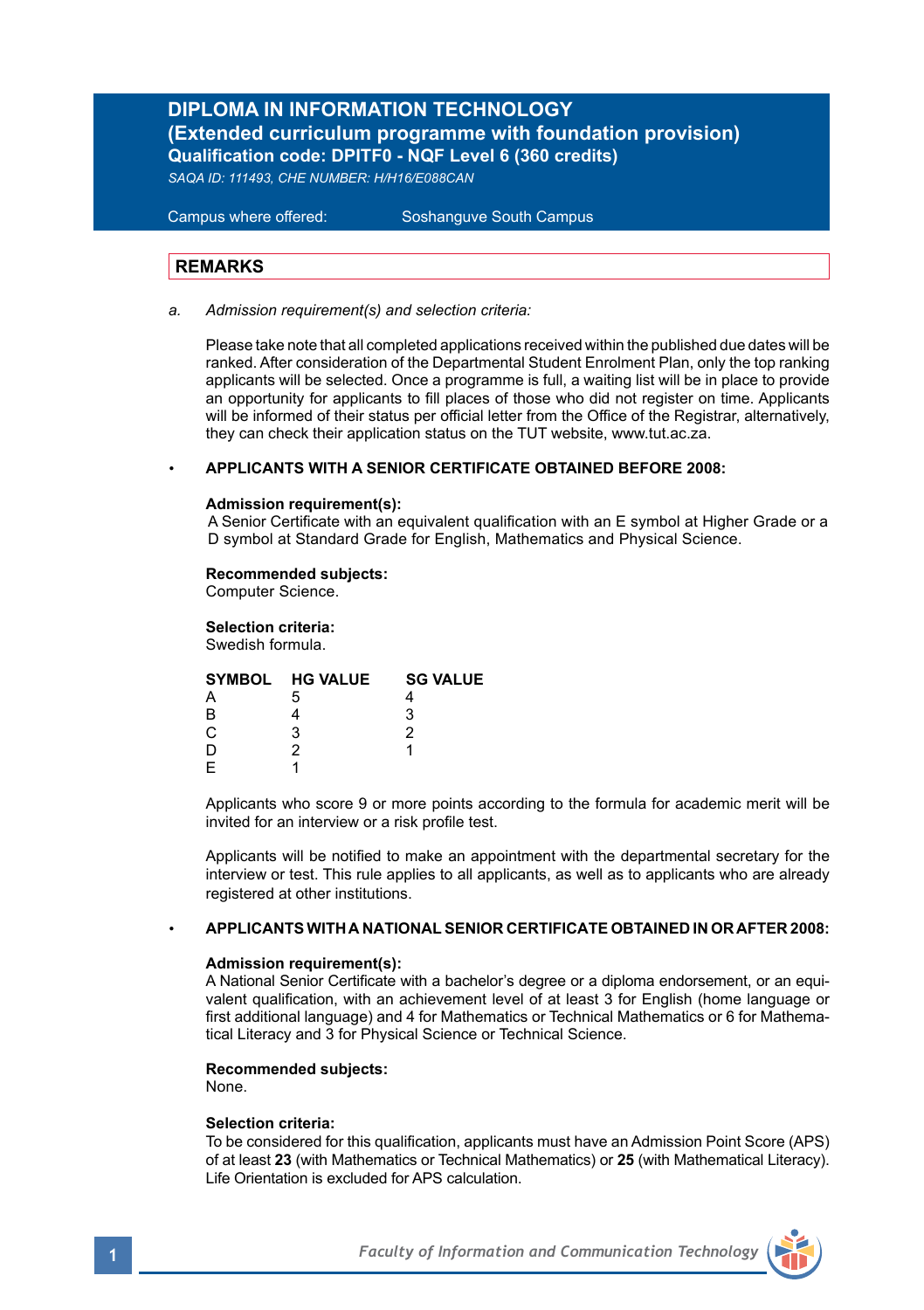#### **Assessment procedures:**

 Applicants who achieve the minimum APS of **23** will be considered. Applicants with a score of **21** (with Mathematics or Technical Mathematics) or **24** (with Mathematical Literacy) will be added to a waiting list.

### • **APPLICANTS WITH A NATIONAL CERTIFICATE (VOCATIONAL):**

#### **Admission requirement(s):**

A National Certificate (Vocational) with a bachelor's degree or a diploma endorsement, with at least 40% (APS of 3) for English (home language or first additional language) and 50% (APS of 4) for Mathematics or 70% (APS of 6) for Mathematical Literacy, 50% for Life Orientation (excluded for APS calculation) and 40% (APS of 3) for Physical Science/Applied Engineering Technology and at least 50% (APS of 4) in any two other vocational subjects.

#### **Selection criteria:**

To be considered for this qualification, applicants must have an Admission Point Score (APS) of at least **23** (with Mathematics) or **25** (with Mathematical Literacy). Life Orientation is excluded for APS calculation.

#### **Assessment procedures:**

Applicants who achieve the minimum APS of **23** will be considered. Applicants with a score of **21** (with Mathematics) or **24** (with Mathematical Literacy) will be added to a waiting list.

• **APPLICANTS WITH A NATIONAL N CERTIFICATE AS PUBLISHED IN NATED 191: (NQF LEVEL 4):**

#### **Admission requirement(s):**

A National Senior Certificate and a National N Certificate as published in Nated 191: N3 (NQF Level 4) issued by both the Department of Higher Education (DHET) and the Council for Quality Assurance in General and Further Education and Training (Umalusi), with at least 40% (APS of 3) for English and 50% (APS of 4) for Mathematics N3 and Engineering Sciences N3.

- *b. Recognition of Prior Learning (RPL), equivalence and status:* See Chapter 30 of Students' Rules and Regulations.
- *c. Intake for the qualification:*  January only.
- *d. Minimum duration:* Four years.
- *e. Presentation:*  Day classes. Classes and assessments take place during the week and on Saturdays.
- *f. Exclusion and readmission:* See Chapter 2 of Students' Rules and Regulations.
- *g. Industrial Exposure 326R (Work-Integrated Learning):* See Chapter 5 of Students' Rules and Regulations.

### **CURRICULUM**

| <b>CODE</b> | <b>MODULE</b>                                                                   | <b>NOF-L</b> | <b>CREDIT</b> | <b>PREREQUISITE MODULE(S)</b> |  |
|-------------|---------------------------------------------------------------------------------|--------------|---------------|-------------------------------|--|
|             | CN1F05D Computer Networks 115R<br>COEF05X Communication for Academic<br>Purpose | (5)<br>(5)   | (15)<br>(10)  |                               |  |
|             | DSMF06D Discrete Mathematics 115R                                               | (6)          | (15)          |                               |  |



**FIRST YEAR**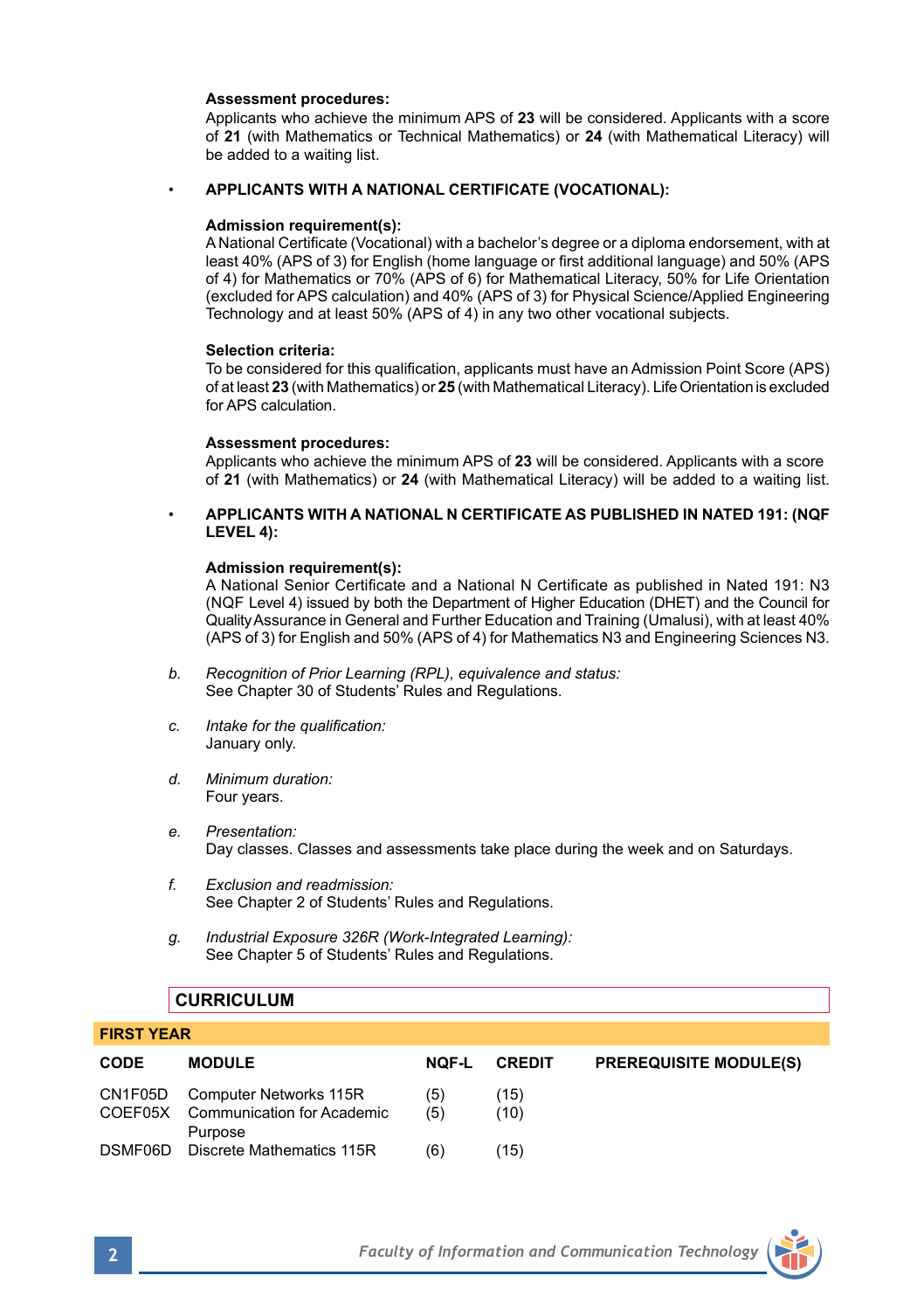| INFF25D            | Information Literacy (block<br>module)                             | (5) | (3)         |  |
|--------------------|--------------------------------------------------------------------|-----|-------------|--|
| LFSF25X<br>TROF05D | Life Skills (block module)<br>Introduction to Programming 115R (5) | (5) | (2)<br>(15) |  |
|                    | TOTAL CREDITS FOR THE FIRST YEAR:                                  |     | 60          |  |
|                    |                                                                    |     |             |  |
| <b>SECOND YEAR</b> |                                                                    |     |             |  |

| <b>CODE</b>                              | <b>MODULE</b>                                                                     | <b>NOF-L</b> | <b>CREDIT</b> | <b>PREREQUISITE MODULE(S)</b>                              |  |
|------------------------------------------|-----------------------------------------------------------------------------------|--------------|---------------|------------------------------------------------------------|--|
| <b>FIRST SEMESTER</b>                    |                                                                                   |              |               |                                                            |  |
| CATF16D<br>HSPF15D                       | Computer Architecture 125R<br>History of Computing and<br>Information Models 115R | (6)<br>(5)   | (15)<br>(15)  | Discrete Mathematics 115R                                  |  |
| TOTAL CREDITS FOR THE SEMESTER:          |                                                                                   |              | 30            |                                                            |  |
| <b>SECOND SEMESTER</b>                   |                                                                                   |              |               |                                                            |  |
| CN2F15D<br>PPGF15D                       | Computer Networks 125R<br>Principles of Programming 125R                          | (5)<br>(5)   | (15)<br>(15)  | Computer Networks 115R<br>Introduction to Programming 115R |  |
|                                          | TOTAL CREDITS FOR THE SEMESTER:                                                   |              | 30            |                                                            |  |
| TOTAL CREDITS FOR THE SECOND YEAR:<br>60 |                                                                                   |              |               |                                                            |  |

### **THIRD YEAR**

**Modules are offered as determined by the Head of the Department.**

| CODE                                  | <b>MODULE</b>                                                   | <b>NOF-L</b> | <b>CREDIT</b> | <b>PREREQUISITE MODULE(S)</b>                              |  |
|---------------------------------------|-----------------------------------------------------------------|--------------|---------------|------------------------------------------------------------|--|
| <b>FIRST SEMESTER</b>                 |                                                                 |              |               |                                                            |  |
| CN1216D<br>OOR216D                    | Computer Networks 215R<br>Object-Orientated<br>Programming 216R | (6)<br>(6)   | (15)<br>(15)  | Computer Networks 125R<br>Introduction to Programming 115R |  |
| OSY216D<br><b>PS1216D</b>             | Operating Systems 226R<br><b>Computer Security 215R</b>         | (6)<br>(6)   | (15)<br>(15)  | Computer Architecture 125R<br>Computer Networks 125R       |  |
| TOTAL CREDITS FOR THE SEMESTER:<br>60 |                                                                 |              |               |                                                            |  |
| <b>SECOND SEMESTER</b>                |                                                                 |              |               |                                                            |  |
| AOR216D                               | Advanced Object-Oriented<br>Programming 226R                    | (6)          | (15)          | Object-Orientated<br>Programming 216R                      |  |
| CN2216D<br><b>VMA216D</b>             | Computer Networks 226R<br>Virtual Machines 216R                 | (6)<br>(6)   | (15)<br>(15)  | Computer Networks 215R<br><b>Computer Security 215R</b>    |  |
| plus one of following modules:        |                                                                 |              |               |                                                            |  |
| <b>PS2216D</b><br><b>WOR216D</b>      | Computer Security 226R<br>Web Organisation 226R                 | (6)<br>(6)   | (15)<br>(15)  | <b>Computer Security 215R</b>                              |  |
| TOTAL CREDITS FOR THE SEMESTER:<br>60 |                                                                 |              |               |                                                            |  |
| TOTAL CREDITS FOR THE THIRD YEAR:     |                                                                 |              | 120           |                                                            |  |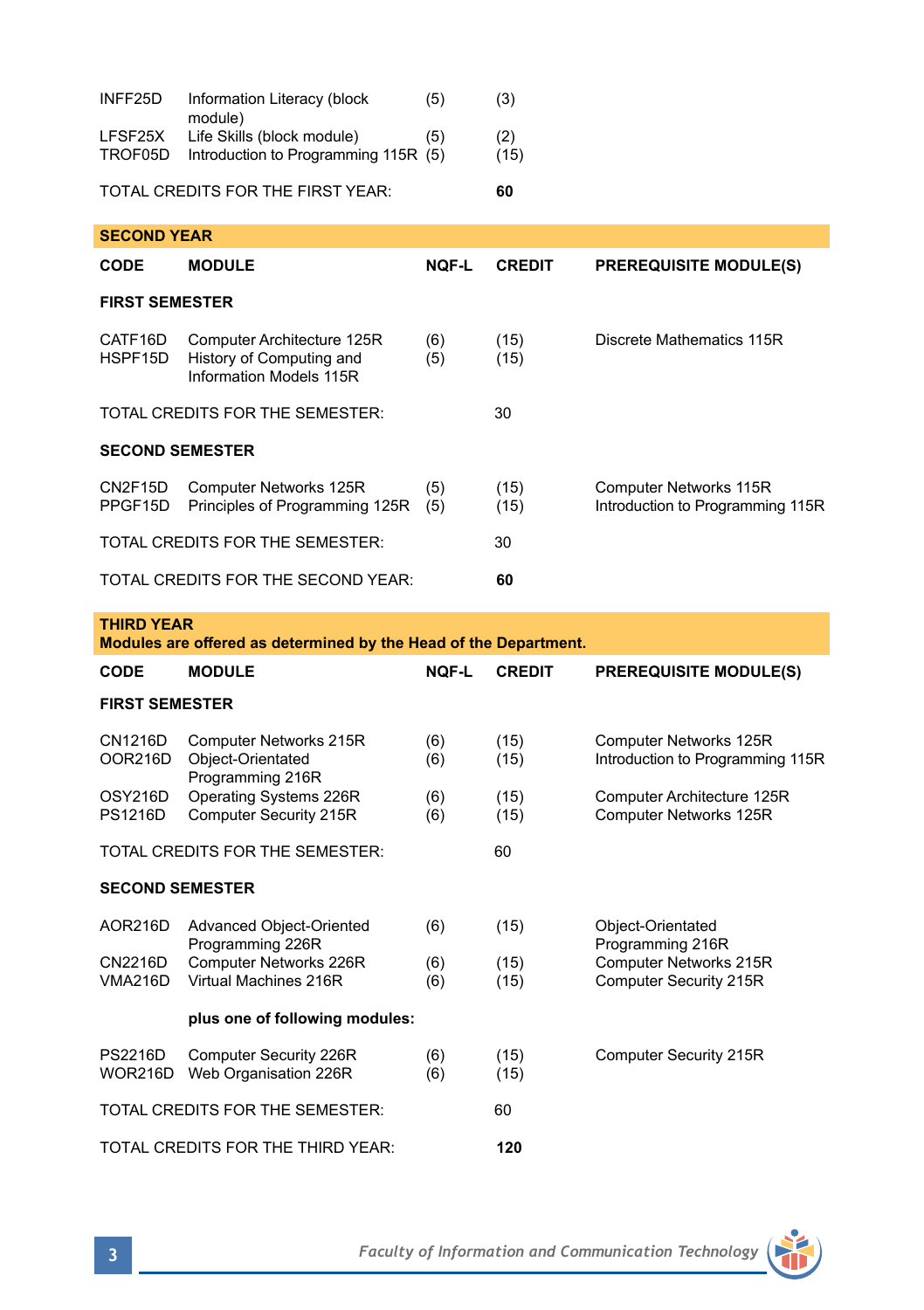| CNT316D<br>NMG316D<br><b>WNE316D</b>                                                                                                                                                                                            | Computer Networks 316R<br>Network Management 316R<br>Wireless Networks 316R<br>plus one of following modules: | (6)<br>(6)<br>(6) | (15)<br>(15)<br>(15) | Computer Networks 226R<br>Computer Networks 215R |  |
|---------------------------------------------------------------------------------------------------------------------------------------------------------------------------------------------------------------------------------|---------------------------------------------------------------------------------------------------------------|-------------------|----------------------|--------------------------------------------------|--|
| RAL316D<br>CSY316D                                                                                                                                                                                                              | Resource Allocation 316R<br>Computer Security 316 R                                                           | (6)<br>(6)        | (15)<br>(15)         | Computer Networks 226R<br>Computer Security 226R |  |
|                                                                                                                                                                                                                                 | TOTAL CREDITS FOR THE SEMESTER:                                                                               |                   | 60                   |                                                  |  |
| <b>SECOND SEMESTER</b><br>(On completion of all first-, second, third and fourth year (first semester) modules).                                                                                                                |                                                                                                               |                   |                      |                                                  |  |
| IEX316D                                                                                                                                                                                                                         | Industrial Exposure 326R                                                                                      | (6)               | (60)                 |                                                  |  |
| TOTAL CREDITS FOR THE SEMESTER:<br>60                                                                                                                                                                                           |                                                                                                               |                   |                      |                                                  |  |
|                                                                                                                                                                                                                                 | TOTAL CREDITS FOR THE FOURTH YEAR:                                                                            |                   | 120                  |                                                  |  |
|                                                                                                                                                                                                                                 | TOTAL CREDITS FOR THE QUALIFICATION:                                                                          |                   | 360                  |                                                  |  |
|                                                                                                                                                                                                                                 |                                                                                                               |                   |                      |                                                  |  |
| <b>MODULE INFORMATION (OVERVIEW OF SYLLABUS)</b>                                                                                                                                                                                |                                                                                                               |                   |                      |                                                  |  |
| The syllabus content is subject to change to accommodate industry changes. Please note that a more detailed<br>syllabus is available at the Department or in the study quide that is applicable to a particular module. At time |                                                                                                               |                   |                      |                                                  |  |

**CODE MODULE NQF-L CREDIT PREREQUISITE MODULE(S)**

**Modules are offered as determined by the Head of the Department.**

syllabus is available at the Department or in the study guide that is applicable to a particular module. At time of publication, the syllabus content was defined as follows:

## **A**

**FOURTH YEAR** 

**FIRST SEMESTER**

### **ADVANCED OBJECT-ORIENTED PROGRAMMING 226R (AOR216D) 1 X 4-HOUR COMPUTER-BASED** *(Module custodian: Department of Computer Science)*

This module covers advanced concepts of object-orientated programming such as data structures, multithreading, database connectivity and client-server applications. (Total tuition time: not available)

## **C**

### **COMMUNICATION FOR ACADEMIC PURPOSE (COEF05X) 1 X 3-HOUR PAPER** *(Module custodian: ICT First Years' and Foundation Unit)*

This module applies a variety of listening and note taking skills for academic and professional purposes, different reading strategies appropriate to the purpose for reading in both an academic and professional environment, composes a selection of written texts related to a specific field of study. Plan, draft, revise and edit written work for clarity, coherence, style and appropriateness. (Total tuition time: not available)

## **COMPUTER ARCHITECTURE 125R (CATF16D) 1 X 3-HOUR PAPER**

## *(Module custodian: Department of Computer Systems Engineering)*

It covers microcontroller principles and their applications and is concerned with design, development, and construction of microcontroller applications. The student will be introduced to architecture of a microcontroller, memory architectures, DMA transfers, basic I/O principles and devices, interrupts, and embedded application designs. (Total tuition time: not available)

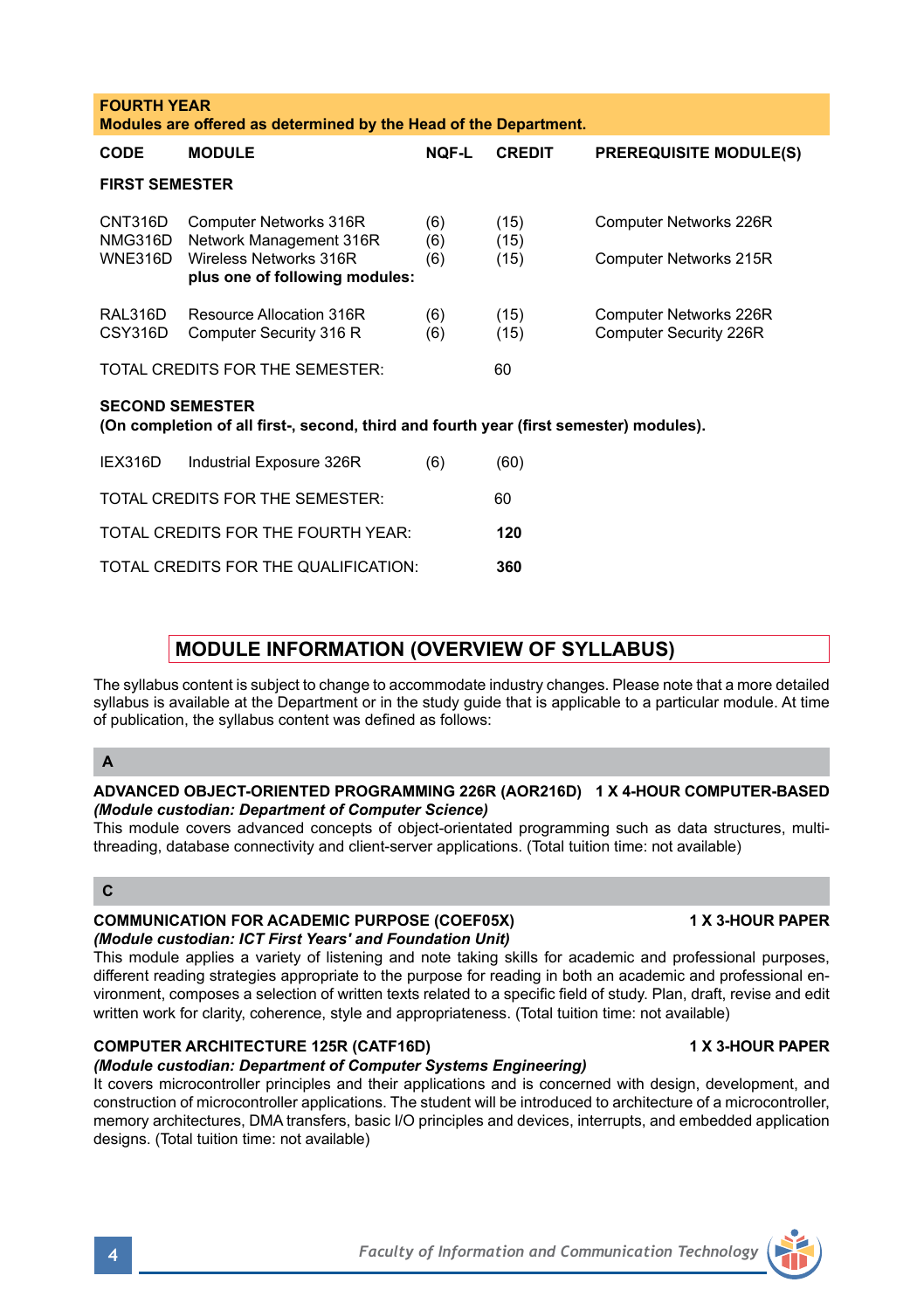## **COMPUTER NETWORKS 115R (CN1F05D) 1 X 3-HOUR PAPER**

### *(Module custodian: End User Computing Unit)*

The content of this module include an overview of the evolution of computer networks and the Internet, a discussion of computer networks models and architectures, and the description and usage of the common networked applications including web, e-mail, file transfer, telnet, wikis. (Total tuition time: not available)

## **COMPUTER NETWORKS 125R (CN2F15D) 1 X 3-HOUR PAPER**

*(Module custodian: Department of Information Technology)*  This module provides students with the necessary techniques to design and implement computer network solutions to simple problems using emerging technologies, distributed computing and common network applications. (Total tuition time: not available)

## **COMPUTER NETWORKS 215R (CN1216D) 1 X 3-HOUR PAPER**

## *(Module custodian: Department of Information Technology)*

The student will apply basic network concepts such as network optimization, routing protocol configuration, system migration and upgrading, problem diagnosis and troubleshooting; and system maintenance. (Total tuition time: not available)

## **COMPUTER NETWORKS 226R (CN2216D) 1 X 3-HOUR PAPER**

# *(Module custodian: Department of Information Technology)*

The module will contribute to knowledge and skills such as VLAN design, VLAN and VTP configuration, VLAN interconnection, troubleshooting, and VLAN connectivity testing. (Total tuition time: not available)

## **COMPUTER NETWORKS 316R (CNT316D) 1 X 3-HOUR PAPER**

## *(Module custodian: Department of Information Technology)*

This module introduces network concepts such as of Cloud services, Elasticity of resources, Virtualization, WAN technologies and Cloud-based data storage and skills such as VPN configuration, Virtualization configuration, and Virtualization testing (Virtualization management) to students. (Total tuition time: not available)

## **COMPUTER SECURITY 215R (PS1216D) 1 X 3-HOUR PAPER**

## *(Module custodian: Department of Information Technology)*

This module covers concepts and applications of basic computer security. This module will contribute to knowledge of CIA (Confidentiality, Integrity, Availability), concepts of risk, threats, vulnerabilities, and attack vectors, authentication and authorisation, access control (mandatory vs. discretionary), concept of trust and trustworthiness, ethics (responsible disclosure), and skills such as fundamentals of authentication servers configuration, configuration of firewalls and basic security tools testing. (Total tuition time: not available)

## **COMPUTER SECURITY 226R (PS2216D) 1 X 3-HOUR PAPER**

## *(Module custodian: Department of Information Technology)*

This module covers browser security model, which includes same-origin policy and threat models in web security. Thus the student will be introduced to computer security concepts such as the basic concepts in information security, including security policies, security models, and security mechanisms; concepts related to applied cryptography; common vulnerabilities in computer programs, and the requirements and mechanisms for identification and authentication. (Total tuition time: not available)

## **COMPUTER SECURITY 316R (CSY316D) 1 X 3-HOUR PAPER**

## *(Module custodian: Department of Information Technology)*

This module introduces cyber security concepts and applications like cryptography, access control mechanisms, auditing, advanced network defence tools and strategies, etc. (Total tuition time: not available)

## **D**

## **DISCRETE MATHEMATICS 115R (DSMF06D) 1 X 3-HOUR PAPER**

## *(Module custodian: Department of Computer Systems Engineering)*

This module focuses on the area of discrete structures including important material from areas such as set theory, logic, methods of proofs, graph theory, combinatory, and recursion. The material is pervasive in the areas of data structures and algorithms. (Total tuition time: not available)

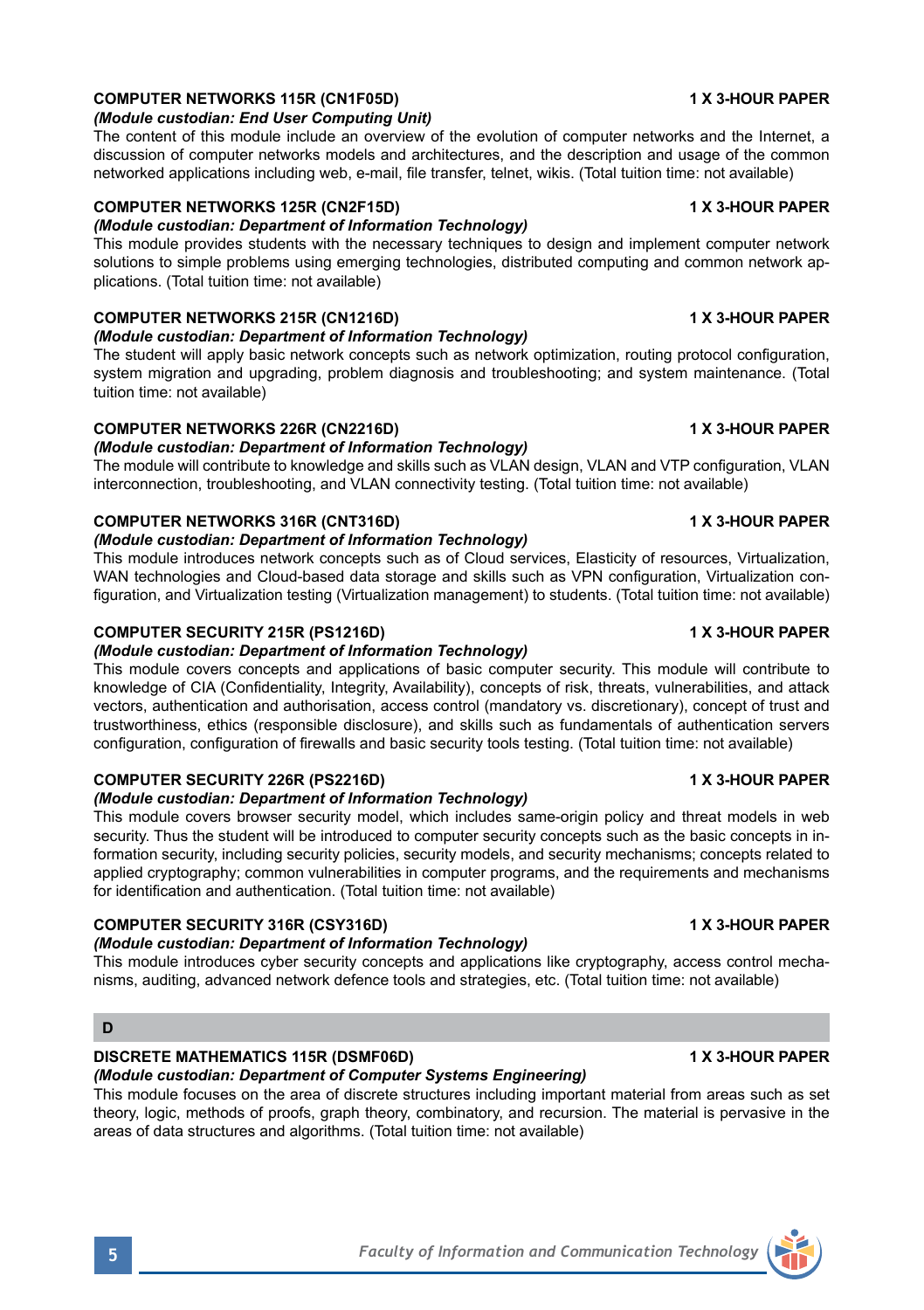#### **OPERATING SYSTEMS 226R (OSY216D) 1 X 3-HOUR PAPER**

#### *(Module custodian: Department of Computer Systems Engineering)*

This module covers principles of operating systems like process management, interprocess communication and synchronisation, memory management, virtual memory, file system management, device management and security. (Total tuition time: not available)

This module introduces intermediate concepts of object-orientated programming. The module builds upon the knowledge and skills obtained in the "Principles of Programming". (Total tuition time: not available)

## **H**

#### **HISTORY OF COMPUTING AND INFORMATION MODELS 115R (HSPF15D) 1 X 3-HOUR PAPER** *(Module custodian: Department of Information Technology)*

History of computing and Information Models prepares the student to apply the concepts and applications of any computer networks. The student will be able to apply his/her knowledge of basic network concepts such as history of computer hardware, software, networking; Information storage and retrieval (IS&R); Information management applications; Information capture and representation, key security elements, scalability and network system performance and skills such as Search, retrieval, linking, navigation of information. (Total tuition time: not available)

#### **I**

### **INDUSTRIAL EXPOSURE 326R (IEX316D) WORK-INTEGRATED LEARNING**

#### *(Module custodian: Department of Information Technology)*

Student to integrate the application of the concepts and principles learned through the theoretical learning of all the modules in the qualification. The student will be able to apply his/her knowledge of theory acquired in the qualification. (Total tuition time: not available)

### **INFORMATION LITERACY (INFF25D) CONTINUOUS ASSESSMENT**

### *(Module custodian: Directorate of Library and Information Services)*

The purpose for this module is to provide students with an introduction to the competencies required to be an effective student at university. It aims to empower students with the skills, knowledge, abilities and attitudes required to address academic challenges in a proactive and meaningful way. (Total tuition time: not available)

#### **INTRODUCTION TO PROGRAMMING 115R (TROF05D) 1 X 4-HOUR COMPUTER-BASED** *(Module custodian: Department of Computer Science)*

The focus of this module is to introduce students to intermediate object oriented programming concepts such as selection control structures, iteration control structures; and manipulation of strings, characters and primitive arrays. (Total tuition time: not available)

### **L**

### **LIFE SKILLS (LFSF25X) CONTINUOUS ASSESSMENT**

#### *(Module custodian: Directorate of Student Development and Support)*

The purpose for this module is to provide students with an introduction to the competencies required to be an effective student at university. It aims to empower students with the skills, knowledge, abilities and attitudes required to address academic challenges in a proactive and meaningful way. (Total tuition time: not available)

## **N**

### **NETWORK MANAGEMENT 316R (NMG316D) 1 X 3-HOUR PAPER**

## *(Module custodian: Department of Information Technology)*

The student will be able to apply his/her knowledge of basic network concepts such as network management issues, access control mechanisms, multiple LANs management, network troubleshooting, and skills such as routing optimization and network monitoring tools implementation. (Total tuition time: not available)

## **O**

#### **OBJECT-ORIENTED PROGRAMMING 216R (OOR216D) 1 X 4-HOUR COMPUTER-BASED** *(Module custodian: Department of Computer Science)*